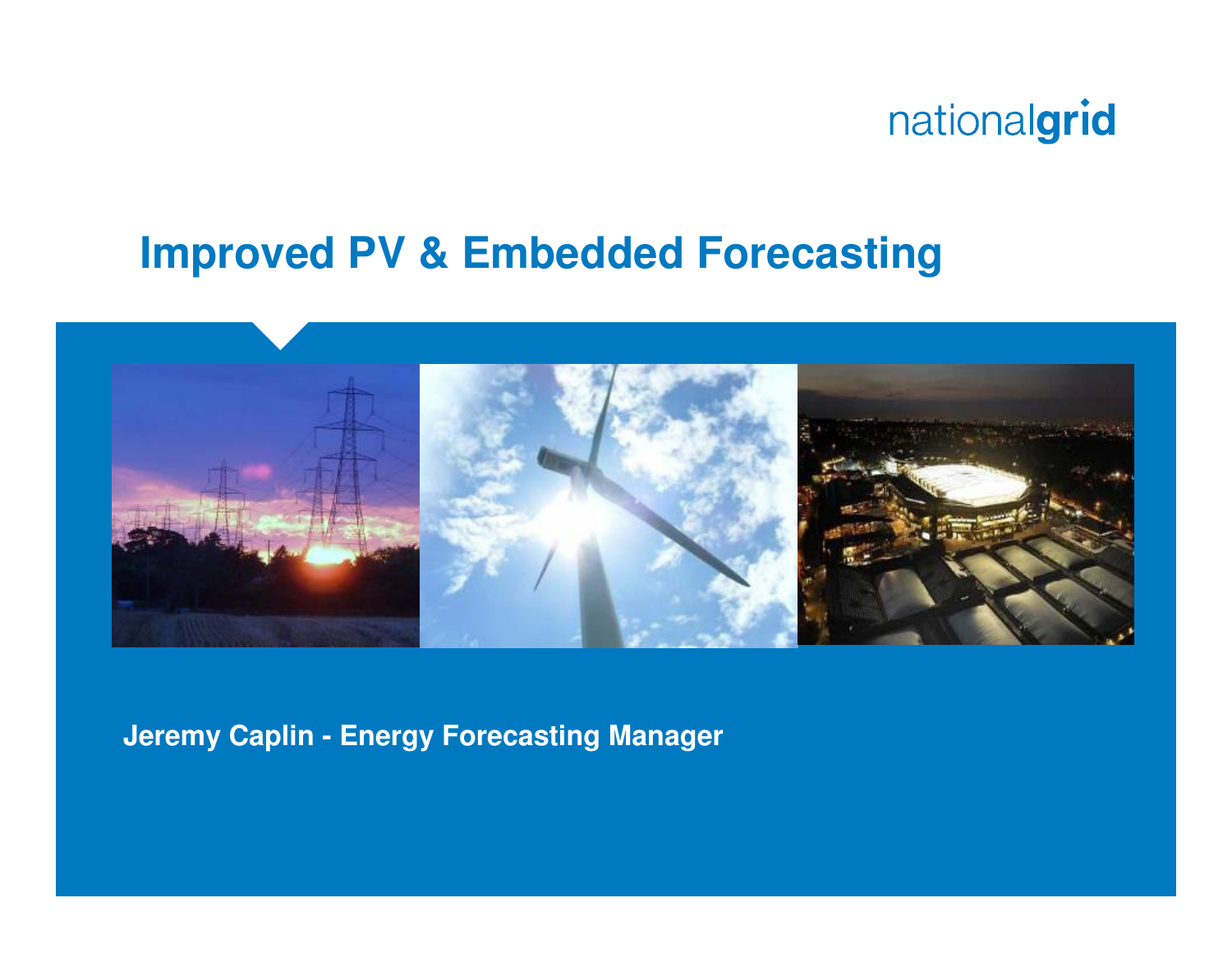### **Improved PV & Embedded Forecasting**

- National Grid estimate of PV Capacity taken from<br>DECC wobsite passed 3 GW last wook (Fri 20th Ju DECC website passed 3 GW last week (Fri 20<sup>th</sup> June)
- National Grid forecasts embedded PV generation in<br>
order to forecast not Transmission System Demand order to forecast net Transmission System Demand
- Several Customers have asked National Grid to publish<br>those forecasts these forecasts
- National Grid has responded to these requests, and<br>have also undated other data on our website have also updated other data on our website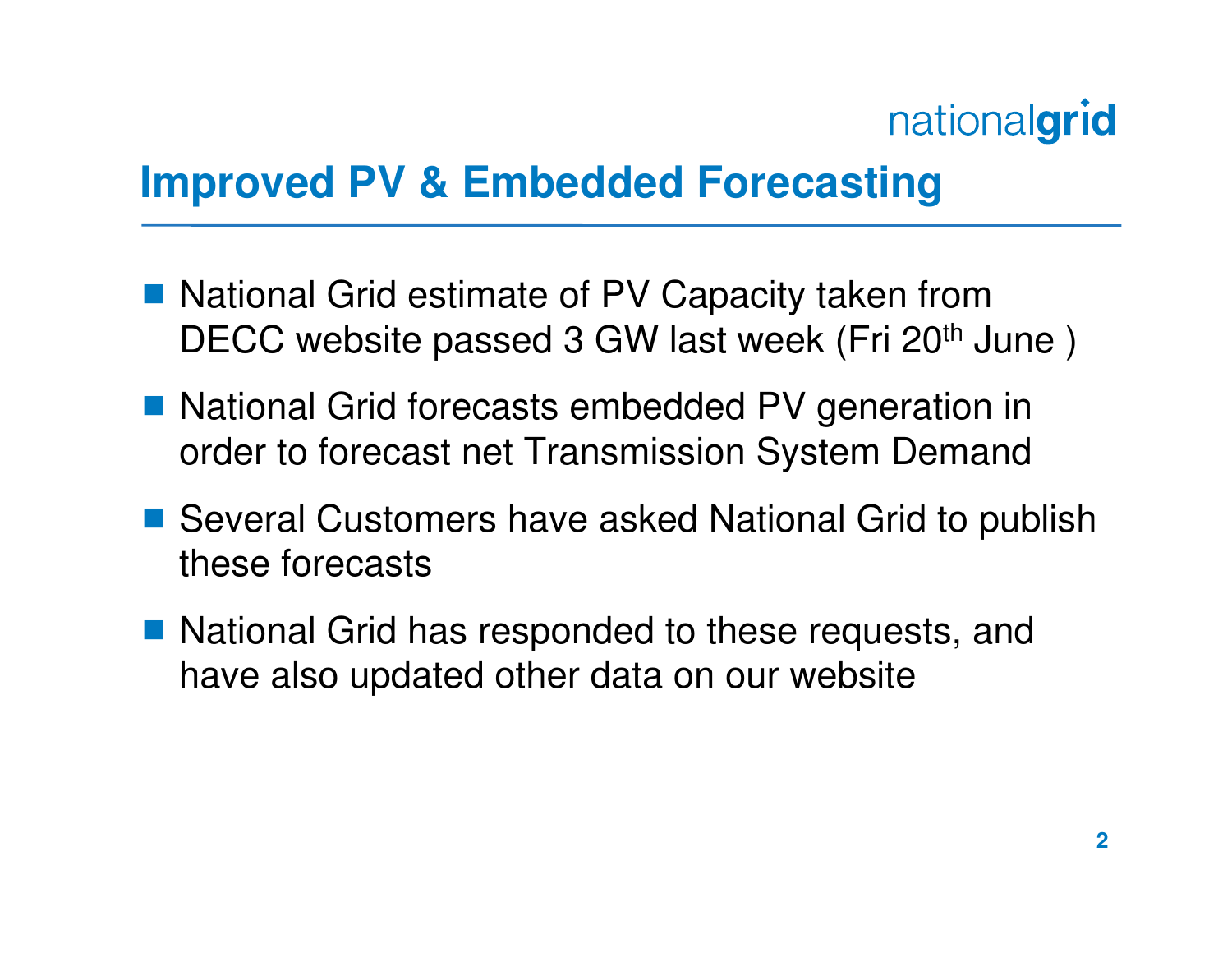#### **Forecasting Solar Generation –Estimated PV Capacity to 20 June 2014**

| 3,200       |          |                       |                      |                   |          |          |          |          |          |          |          |          |          |          |          |
|-------------|----------|-----------------------|----------------------|-------------------|----------|----------|----------|----------|----------|----------|----------|----------|----------|----------|----------|
| 3,000       |          | Installed PV Capacity |                      | Est PV Generation |          |          |          |          |          |          |          |          |          |          |          |
| 2,800       |          |                       |                      |                   |          |          |          |          |          |          |          |          |          |          |          |
| 2,600       |          |                       |                      |                   |          |          |          |          |          |          |          |          |          |          |          |
| 2,400       |          |                       |                      |                   |          |          |          |          |          |          |          |          |          |          |          |
| 2,200       |          |                       |                      |                   |          |          |          |          |          |          |          |          |          |          |          |
| 2,000       |          |                       |                      |                   |          |          |          |          |          |          |          |          |          |          |          |
| 1,800       |          |                       |                      |                   |          |          |          |          |          |          |          |          |          |          |          |
| 1,600       |          |                       |                      |                   |          |          |          |          |          |          |          |          |          |          |          |
| 1,400       |          |                       |                      |                   |          |          |          |          |          |          |          |          |          |          |          |
| 1,200       |          |                       |                      |                   |          |          |          |          |          |          |          |          |          |          |          |
| 1,000       |          |                       |                      |                   |          |          |          |          |          |          |          |          |          |          |          |
| 800         |          |                       |                      |                   |          |          |          |          |          |          |          |          |          |          |          |
| 600         |          |                       |                      |                   |          |          |          |          |          |          |          |          |          |          |          |
| 400         |          |                       |                      |                   |          |          |          |          |          |          |          |          |          |          |          |
| $200\,$     |          |                       |                      |                   |          |          |          |          |          |          |          |          |          |          |          |
| $\mathbf 0$ |          |                       |                      |                   |          |          |          |          |          |          |          |          |          |          |          |
| 20110301    | 20110515 | 20110729              | 20111226<br>20111012 | 20120310          | 20120524 | 20120807 | 20121021 | 20130104 | 20130320 | 20130603 |          | 20131031 | 20140114 | 20140330 | 20140613 |
|             |          |                       |                      |                   |          |          |          |          |          |          | 20130817 |          |          |          |          |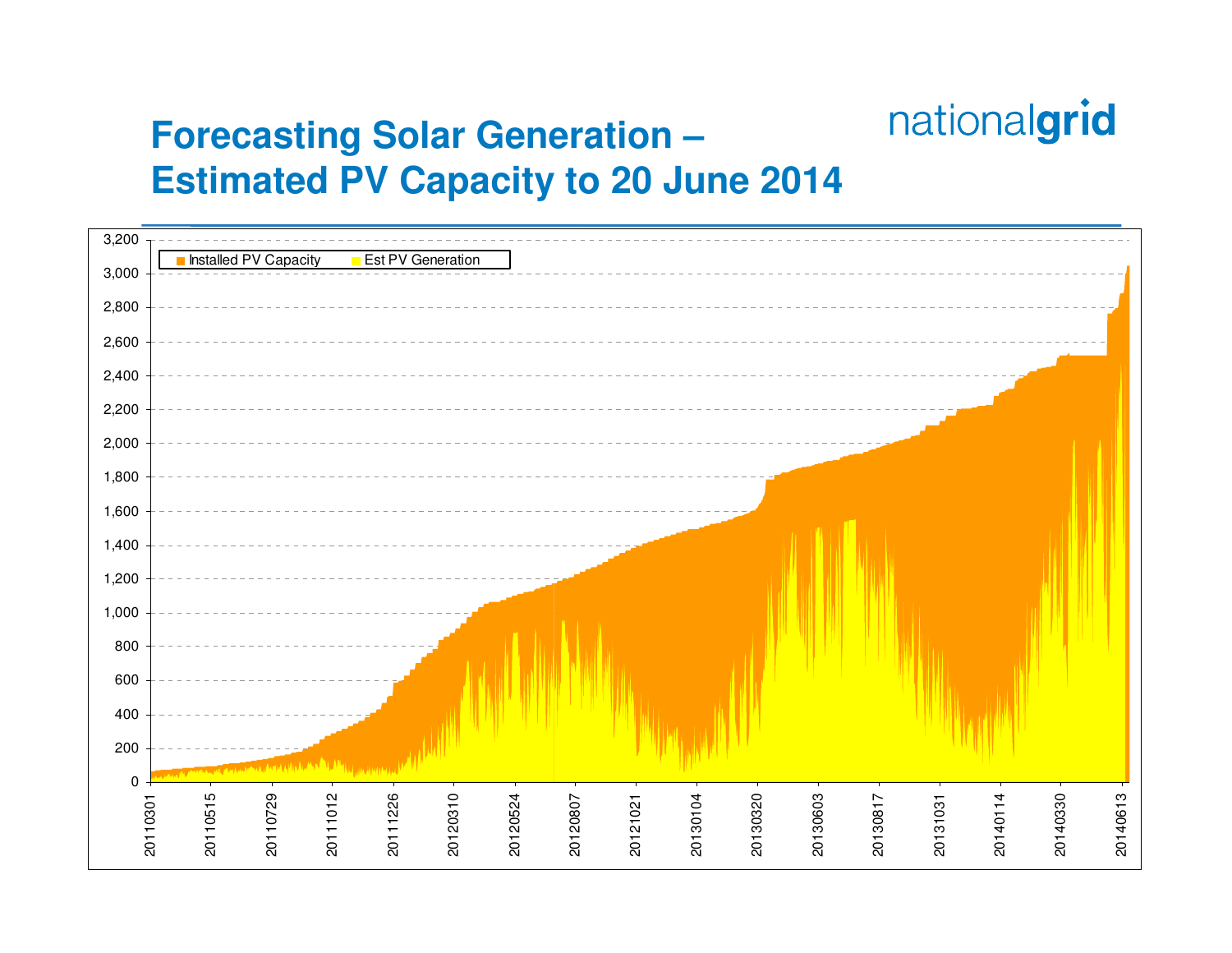- National Grid does not receive data on PV installations
- Forecasts based on capacity derived from DECC data on FIT and ROCs
- Capacity likely to be underestimated due to inherent<br>lag between now installations going live and naymon lag between new installations going live and payment data appearing on DECC website
- National Grid does not currently receive metering from<br>any PV installations unodel tuped to minimise any PV installations – model tuned to minimise demand forecast error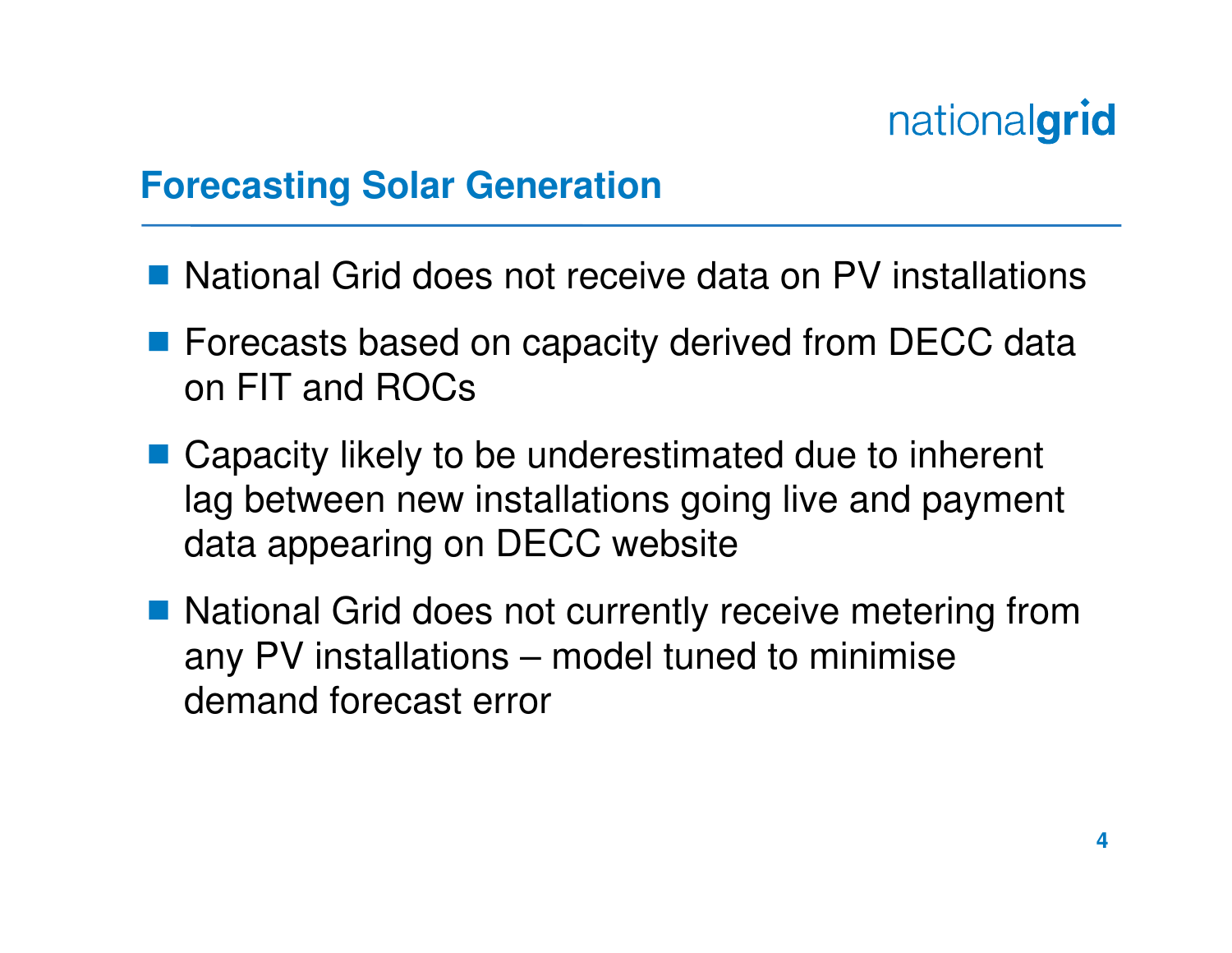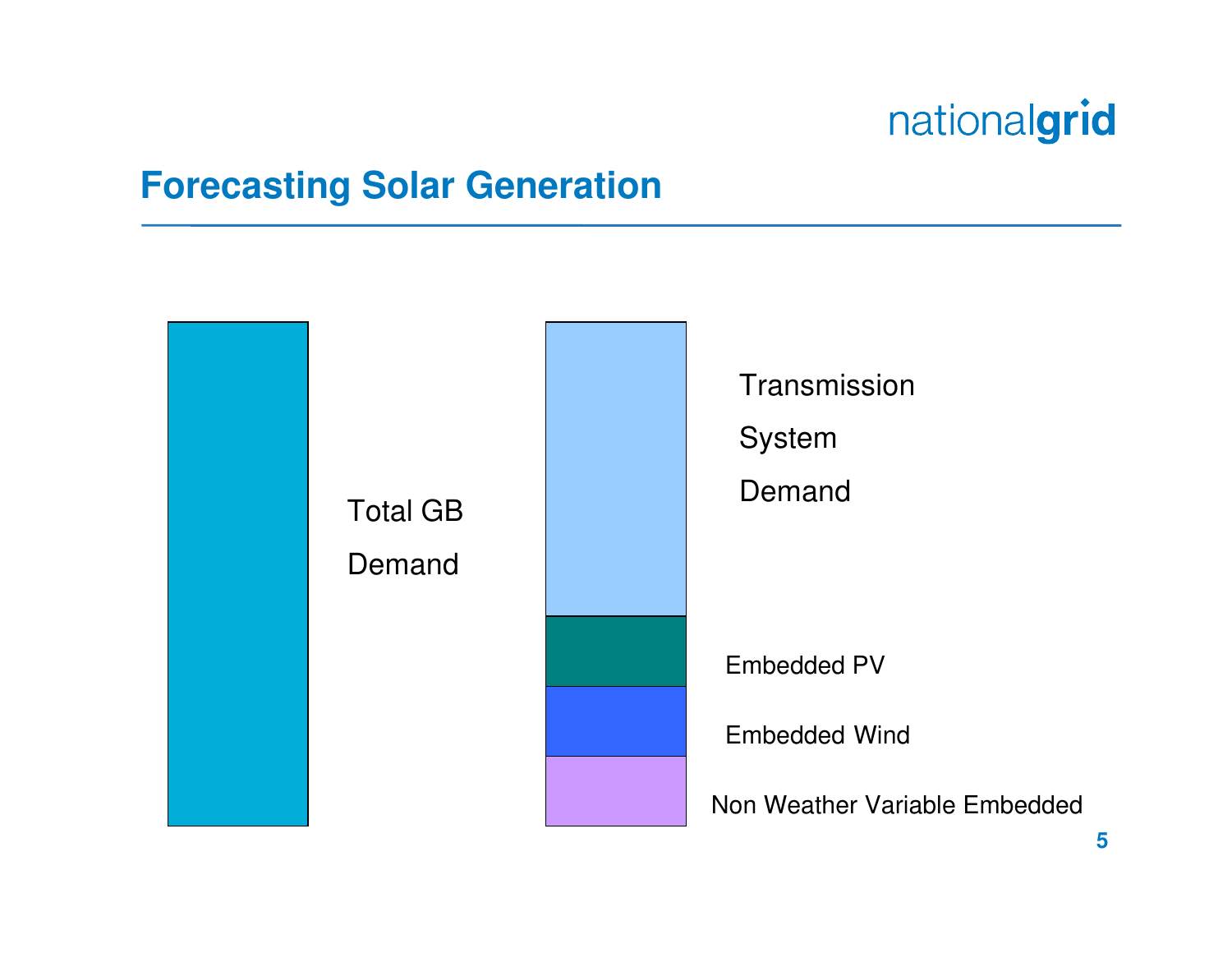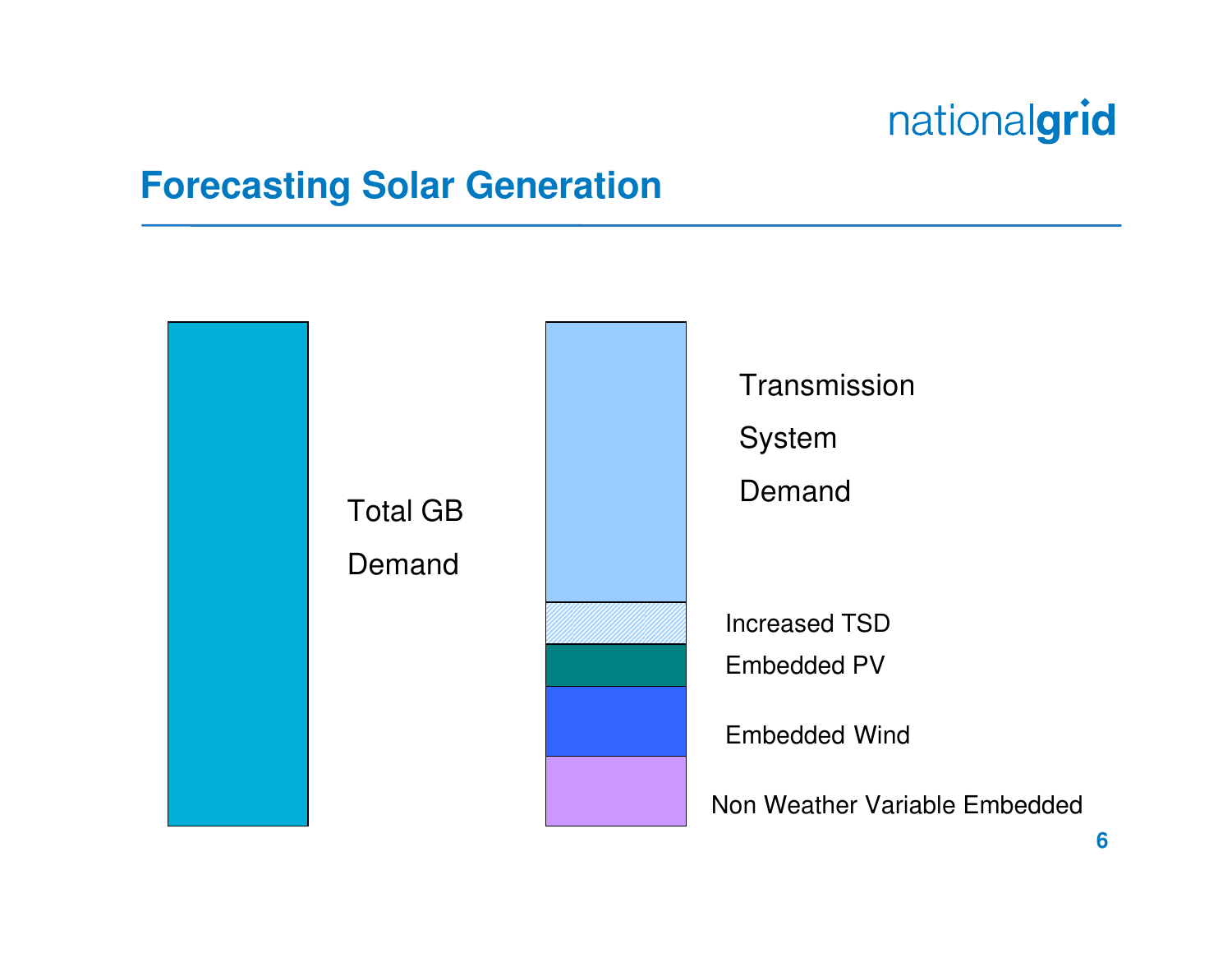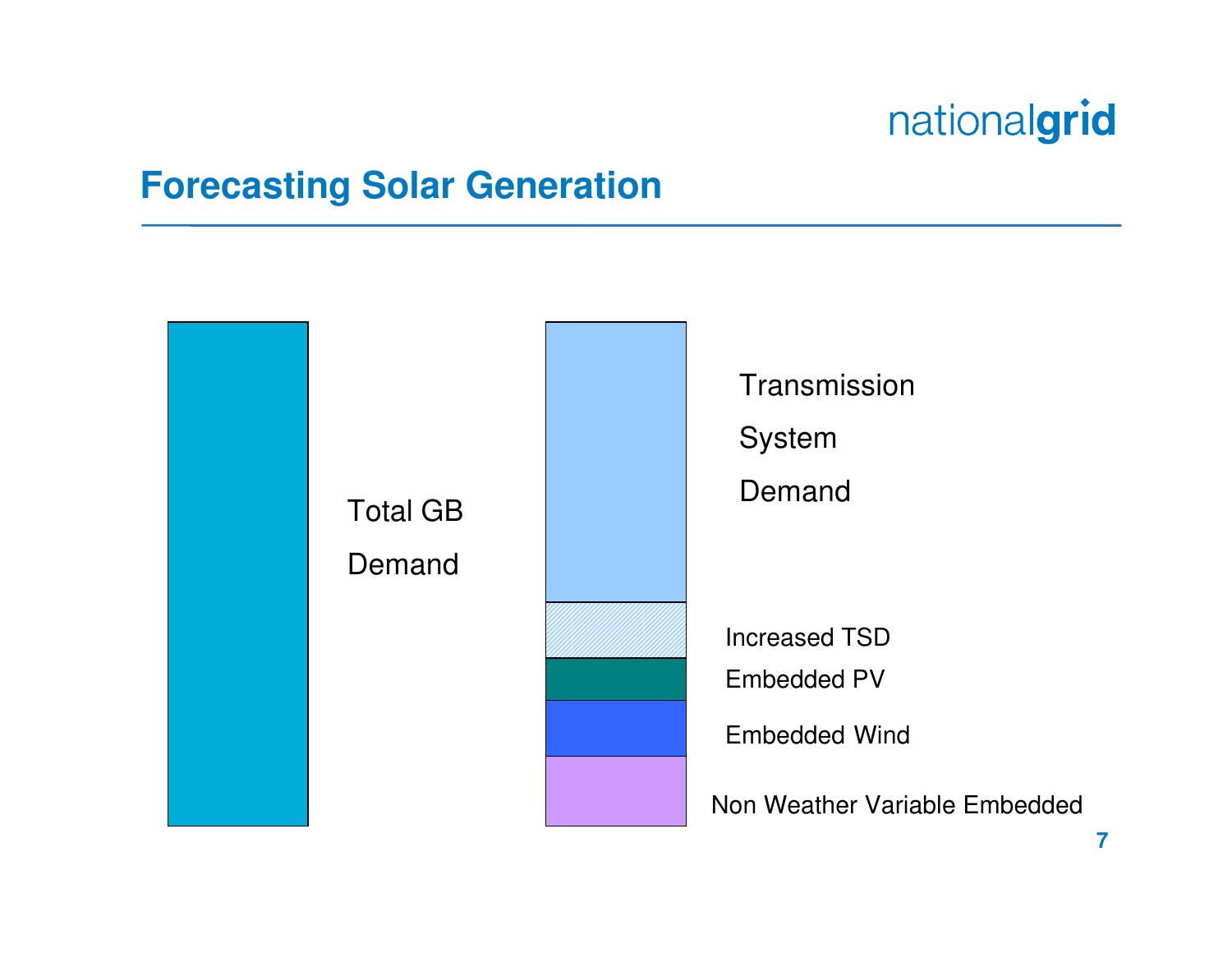#### **Forecasting Solar Generation – Initial Model**

- Calculated average load solar irradiation correlation based on observations at a number of sites
- **Maximum Observed Load Factor 0.8**

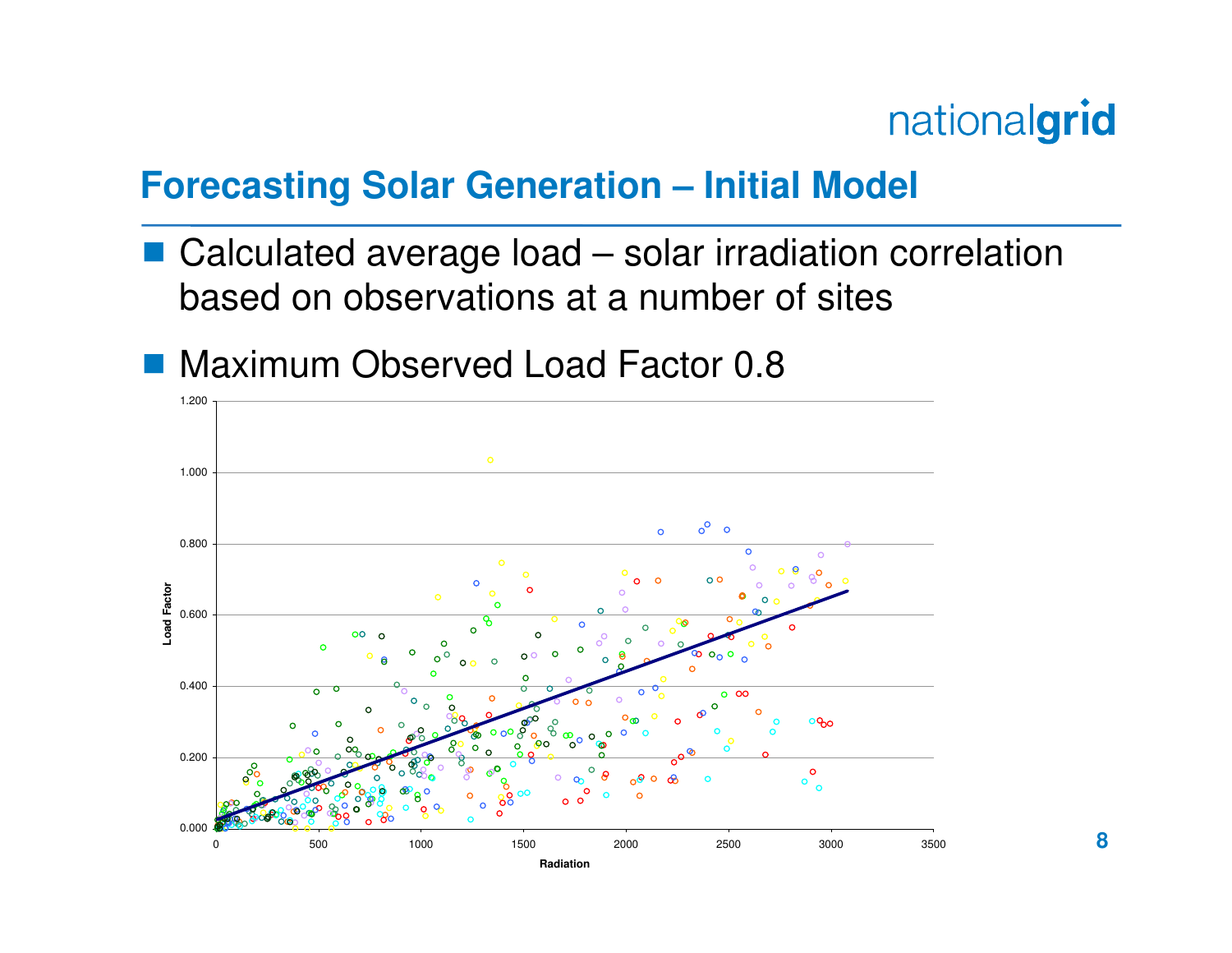#### **Forecasting Solar Generation – Latest Step**

- Apply uplift factor to account for capacity underestimation
	- Derived by minimisation of demand forecast error
- **Currently Allow Maximum Load Factor 1.0**

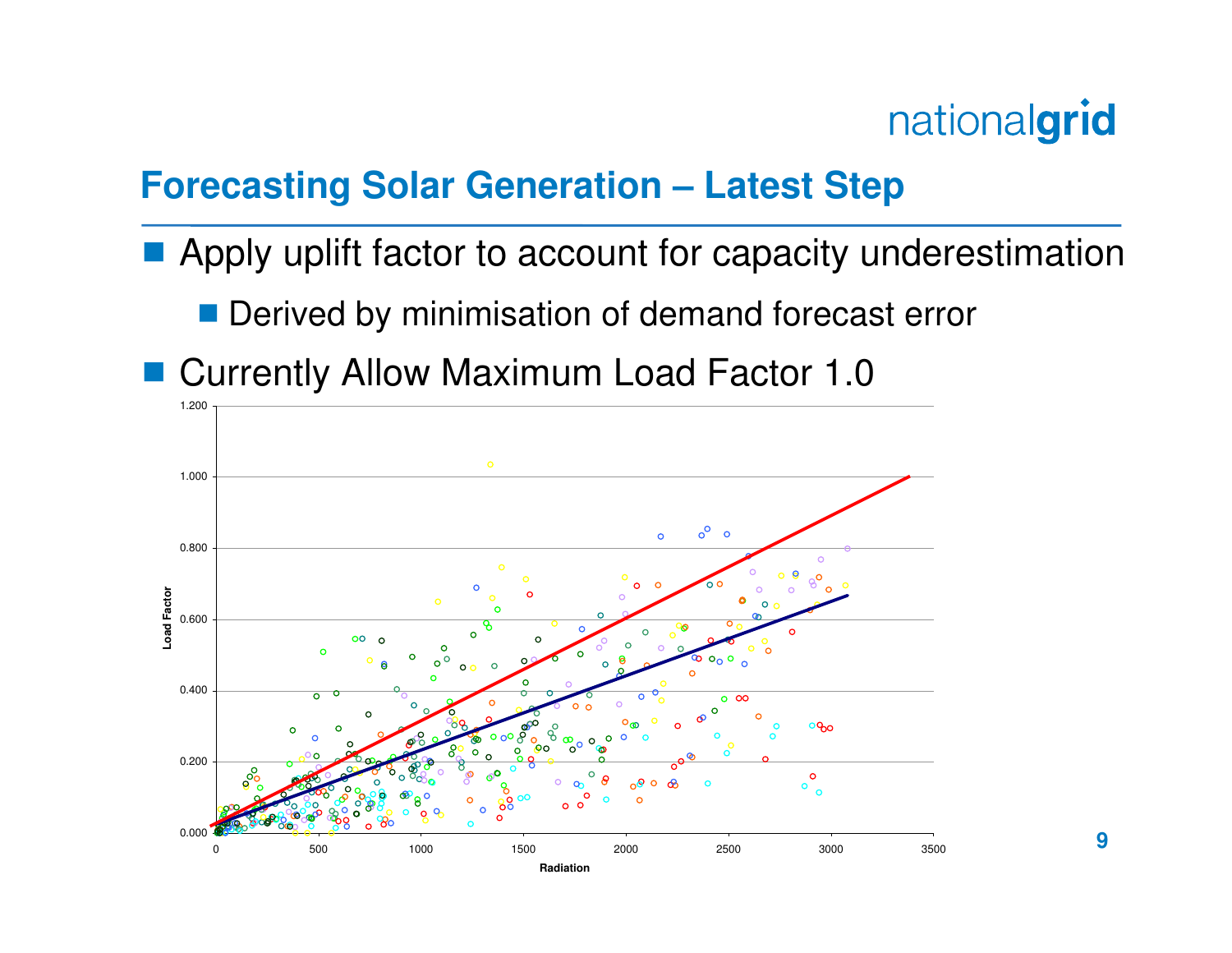#### **Forecasting Solar Generation – Latest Step**

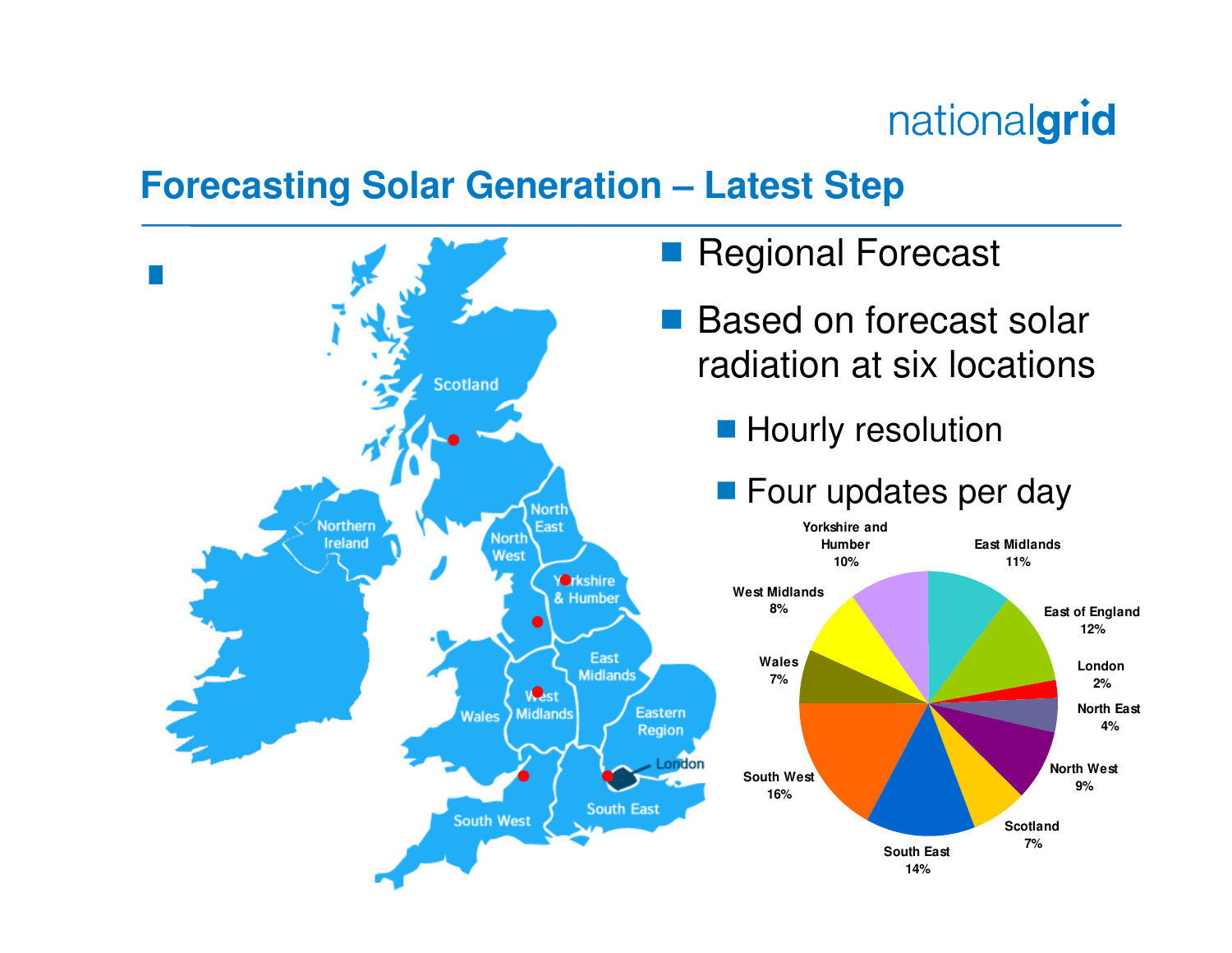#### **Forecasting Solar Generation – Estimated Outturn**

- National Grid currently receives no metering data from any PV generation
- **Published Estimated Outturn data is based on** 
	- Metered Outturn solar irradiation at 40 weather stations
	- Estimated capacity from DECC website
	- Derived correlation between solar irradiation and generation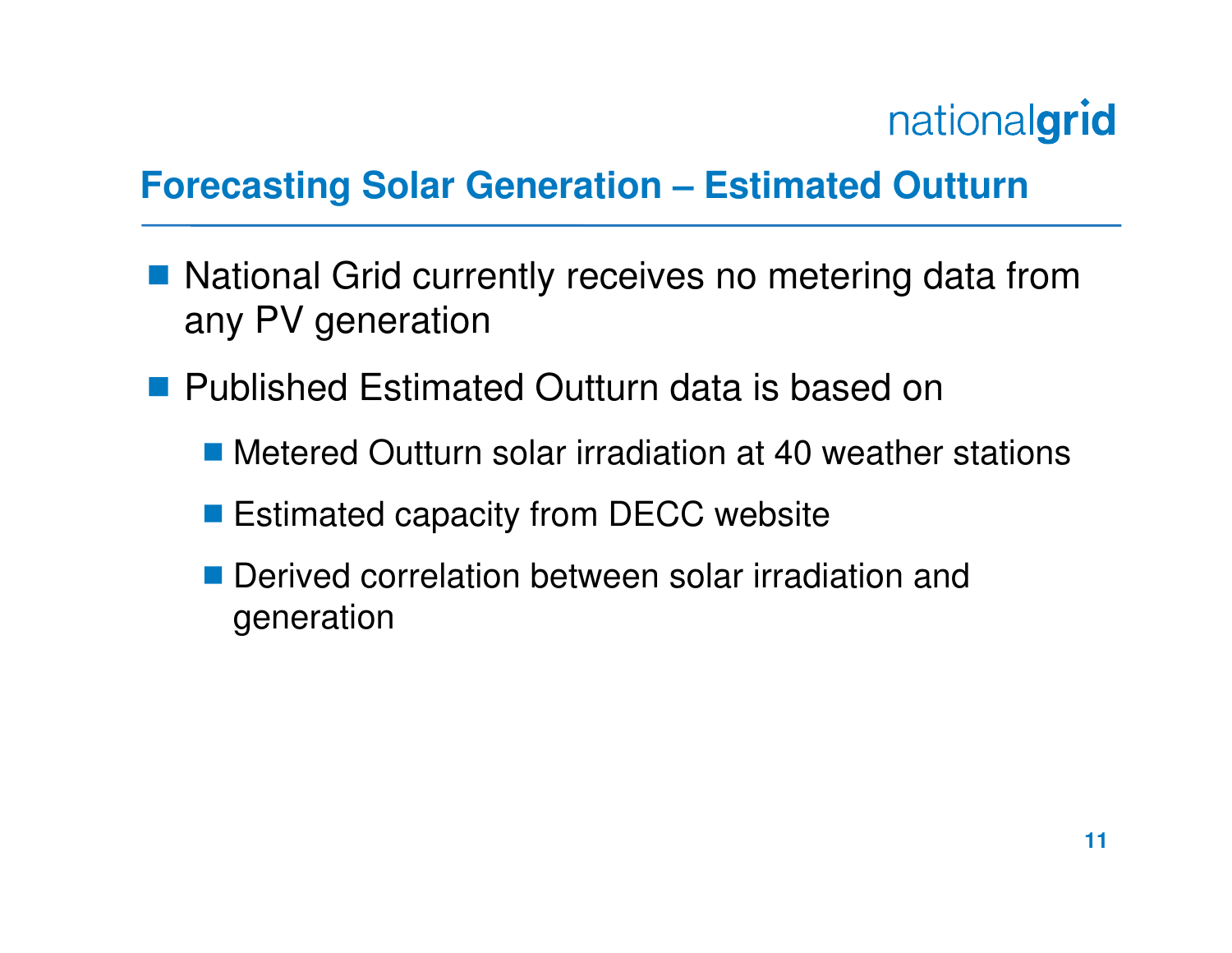#### **Forecasting Solar Generation – Estimated Outturn**



nationalgrid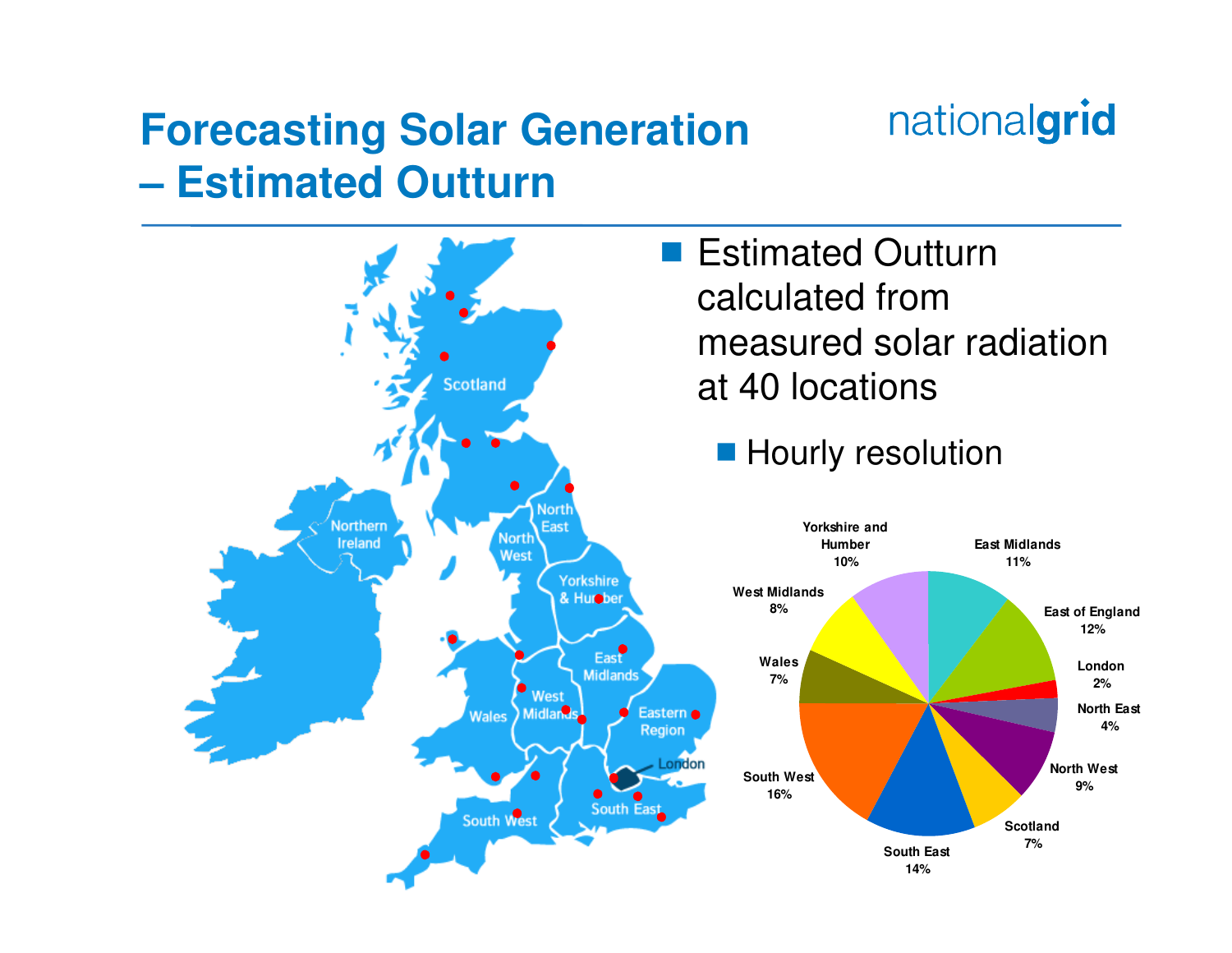#### **Forecasting Embedded Wind Generation**

- National Grid forecasts generation from wind farms for<br>which it has no operational metering which it has no operational metering
- **These are referred to as Embedded wind generation**
- Not the same as Grid Code definition of Embedded
- **Embedded wind generation refers to any wind farm not**<br>en the list of generators in the definition of INDO on the list of generators in the definition of INDO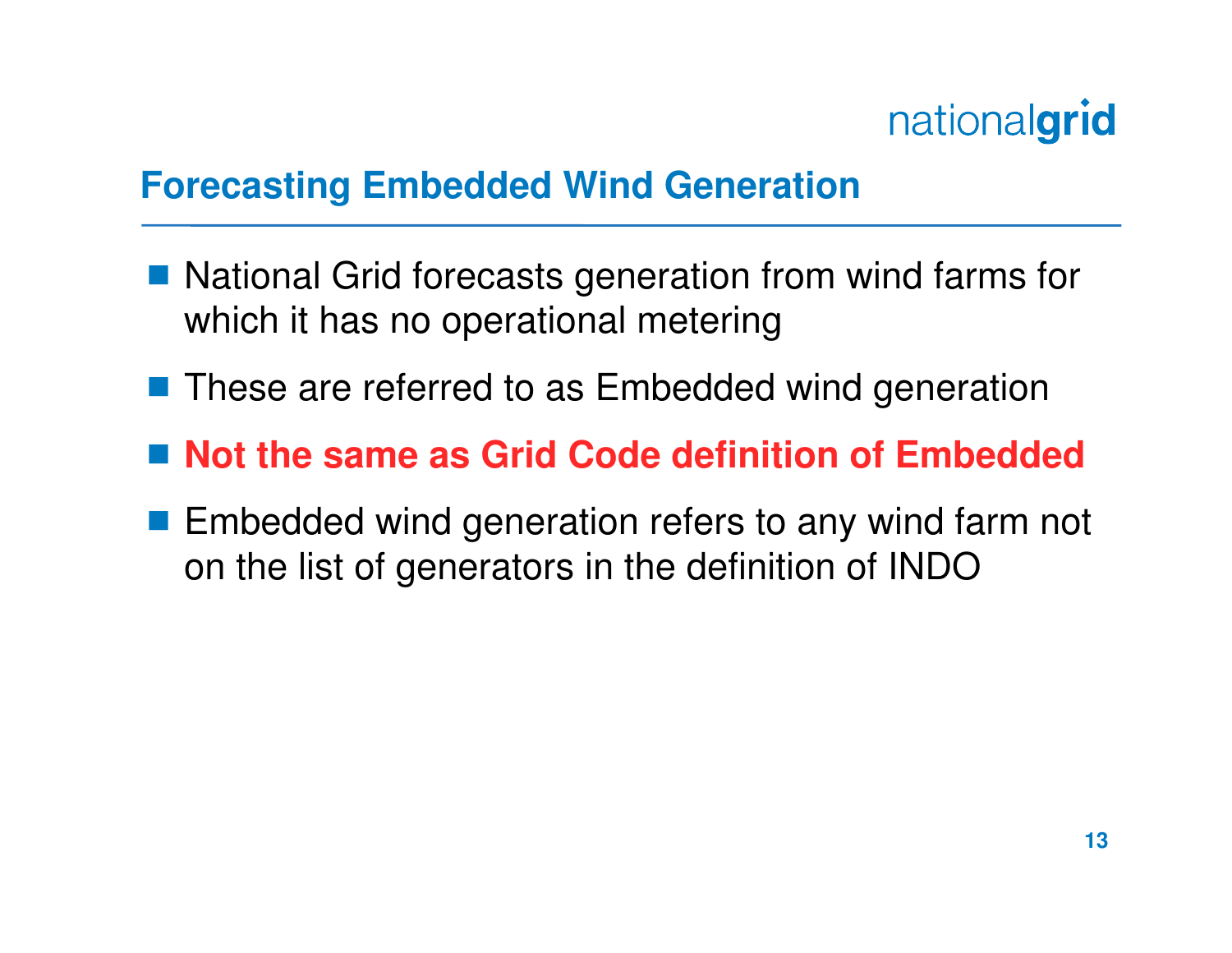#### **Forecasting Embedded Wind Generation**

- National Grid seeks to model all wind farms of 2 MW or greater capacity
- Uses publically available data sources to glean<br>information on capacity and location of wind farm information on capacity and location of wind farm
- National Grid receives wind speed forecasts for 56 locations at hourly resolution, updated four times per day
- Output of each embedded windfarm is forecast using<br>closest wind forecast lecation and generic power closest wind forecast location and generic power curves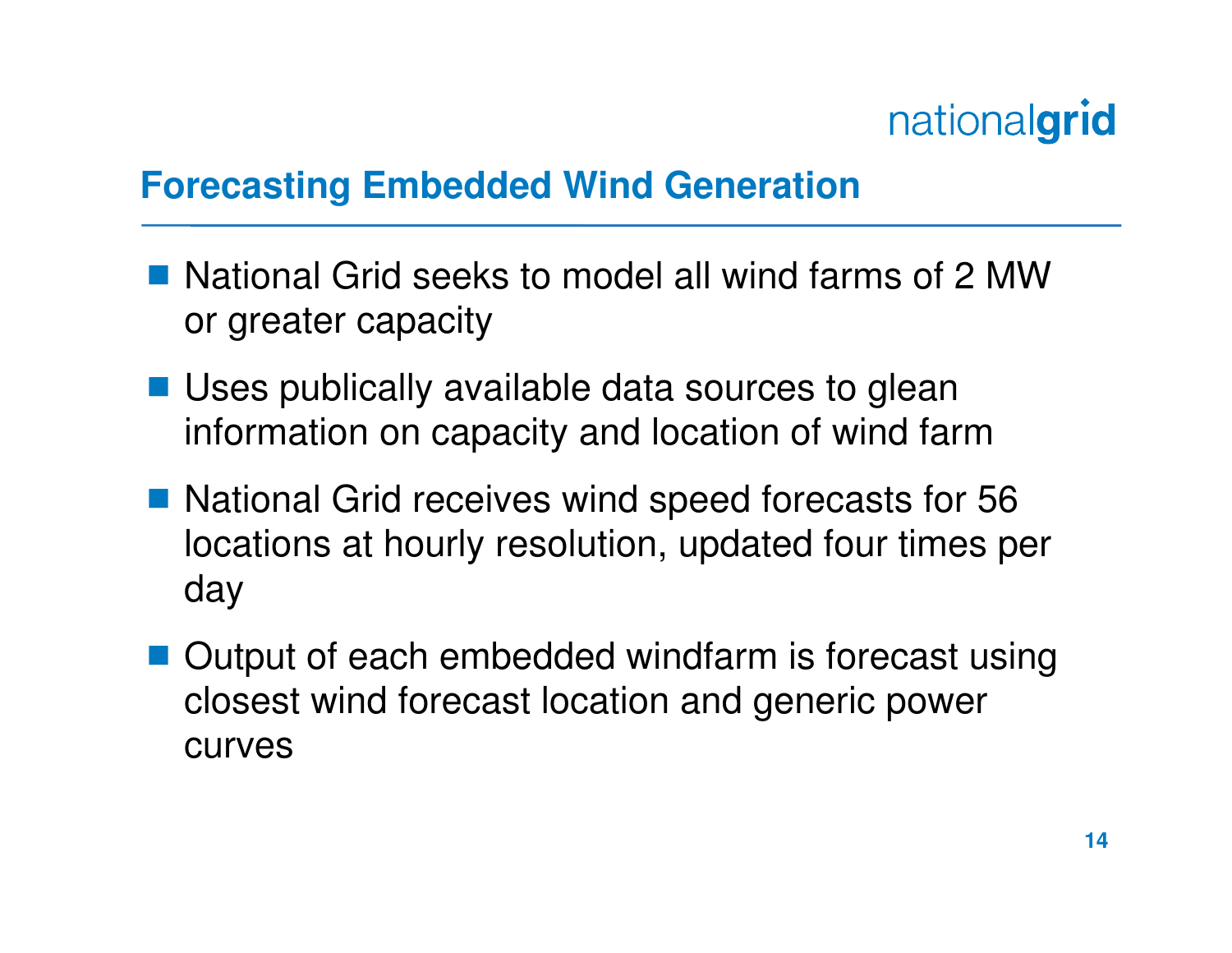#### nationalgrid **Forecasting Embedded Wind Generation Estimated Outturn-**

- **Embedded wind generation is that for which National**<br>Grid currently recoives no motoring data Grid currently receives no metering data
- **Published Estimated Outturn data is based on** 
	- **Final forecast wind speed, overwritten by Metered** Outturn wind speed from 40 weather stations where weather station is sufficiently close to wind farm
	- **Estimated capacity**
	- Generic wind power curves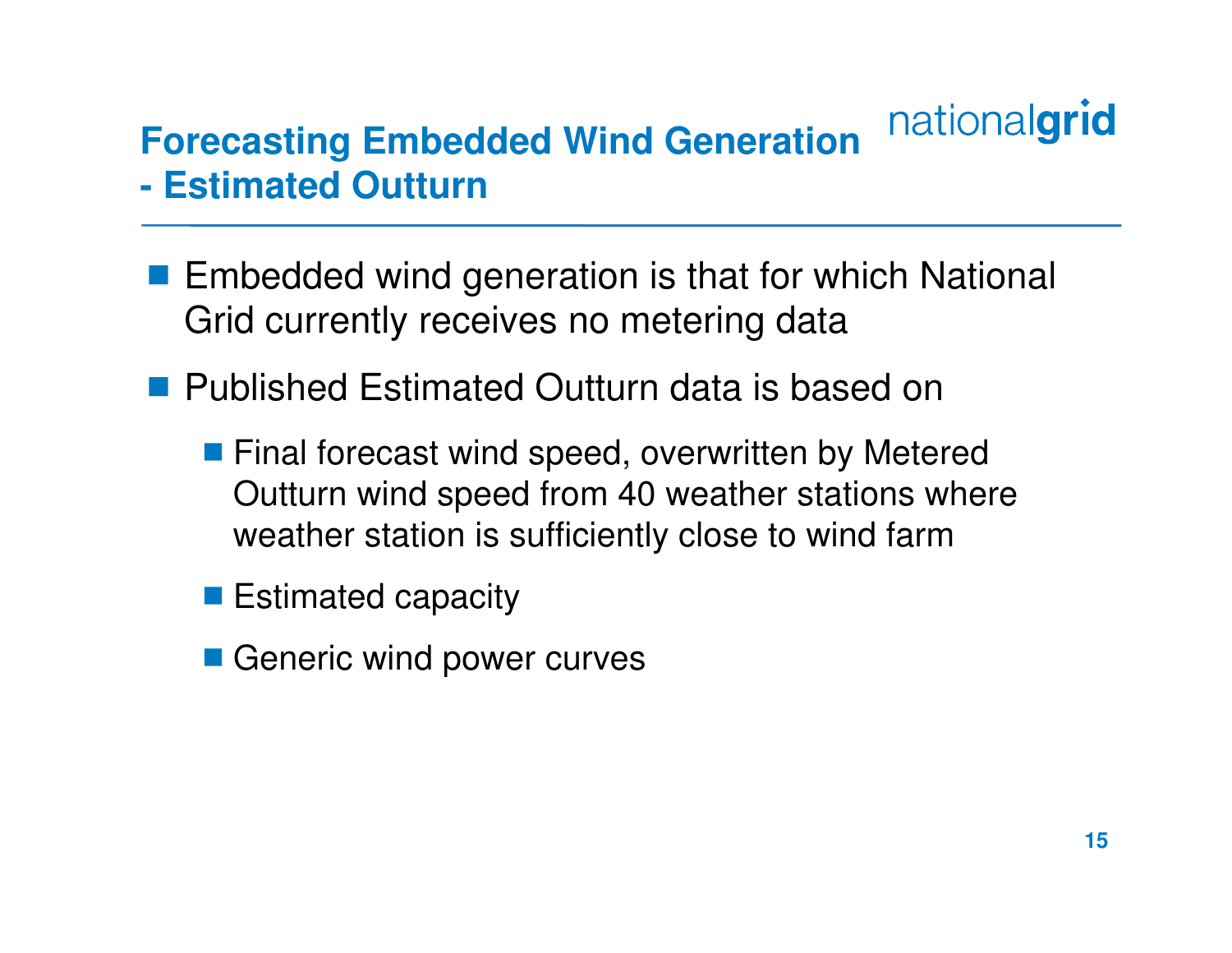#### **Future Developments**

# $\blacksquare$  PV

- 2-D Models
	- Solar Irradiation + **Temperature**
- **Improved Power Curves**
- Data to develop models
- Embedded Wind
	- 2-D Models
		- ■Wind speed + Wind Direction
	- **Improved Power Curves**
	- **Automation of some** error checking
		- **Model errors for** individual wind farms
		- **Metering errors**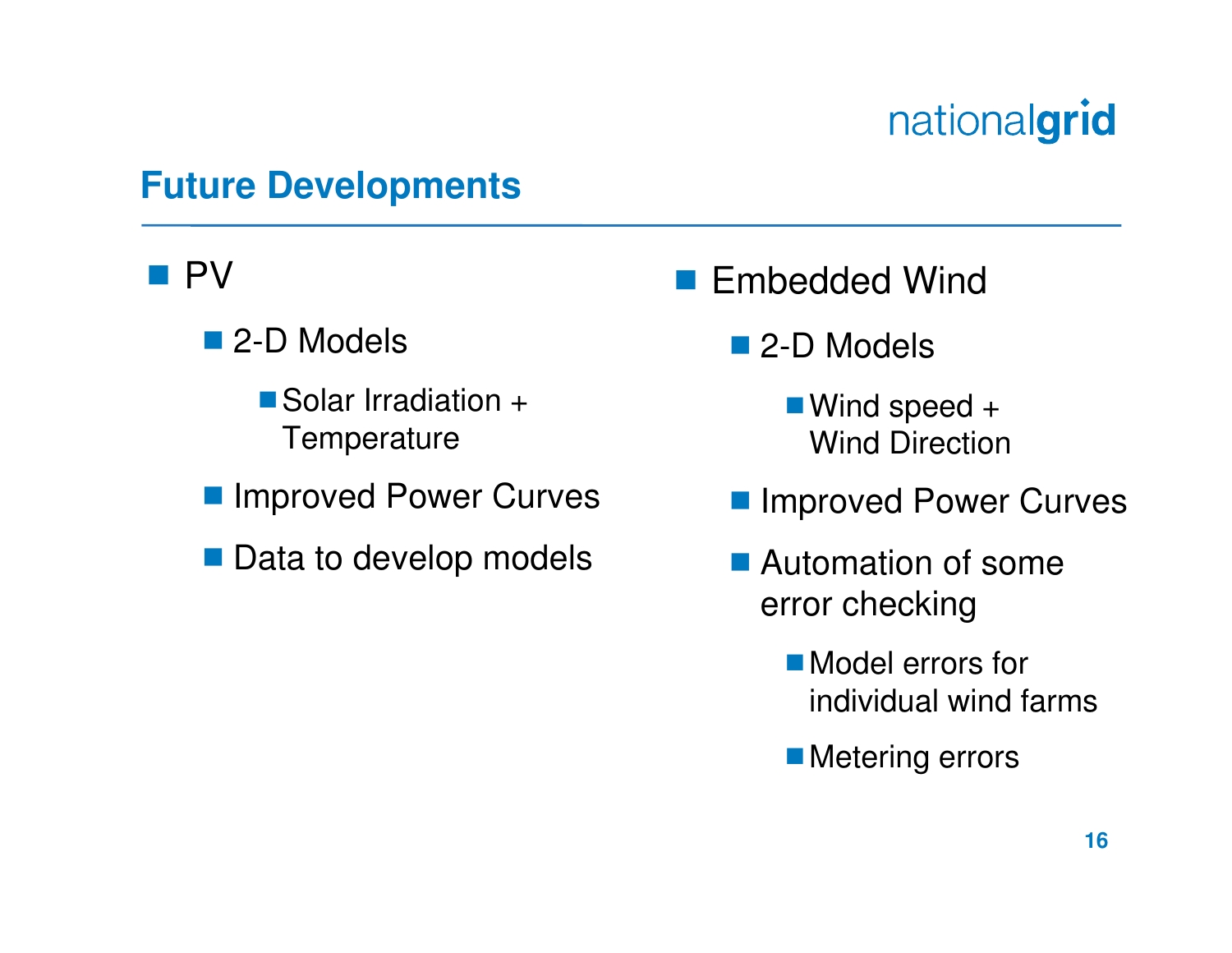### **Overview of New Information**

| nationalgrid                                                                                          |                                         |                                                                                                                                                                                                                                                                                                                                                                                                                                                            |                                               | Corporate   UK   US   Media<br>$\alpha$ | <b>T</b> Two New Files,   |
|-------------------------------------------------------------------------------------------------------|-----------------------------------------|------------------------------------------------------------------------------------------------------------------------------------------------------------------------------------------------------------------------------------------------------------------------------------------------------------------------------------------------------------------------------------------------------------------------------------------------------------|-----------------------------------------------|-----------------------------------------|---------------------------|
| Our saryless<br>Home<br>Contact us                                                                    | Data Explorer                           | Our company<br>In your area                                                                                                                                                                                                                                                                                                                                                                                                                                | Industry Information =<br>Careers<br><b>P</b> |                                         | nin Data Explorer Area    |
| Industry information<br>Domestic gas customer<br>satisfaction survey<br><b>Gas Commercial</b>         |                                         | On this page you will find data published by National Grid relating to the commercial operation of the electricity transmission system. This data includes cost and volume<br>forecasts andA outcomes relating to balancing services, BSUoS, reserve, response andA BSISA information<br>The data also includes information associated with contract and services reports showing the costs of balancing services and the results of tender assessments. A |                                               |                                         | DemandData Historic.csv   |
| <b>Frameworks</b><br><b>Gas Distribution Shipper</b><br>information<br><b>Gas capacity</b>            | 37,918                                  | Real Time Demand Data - Last 60 Minutes                                                                                                                                                                                                                                                                                                                                                                                                                    |                                               |                                         | Data from April 2005      |
| methodologies<br><b>Gas Transmission</b><br>operational data<br>Gas transmission system<br>operations | 35,396<br>32,874<br>30,353              |                                                                                                                                                                                                                                                                                                                                                                                                                                                            |                                               |                                         | <b>Updated Monthly</b>    |
| Gas system operator<br>incentives<br><b>Gas Distribution system</b><br>charges                        | 27,831                                  |                                                                                                                                                                                                                                                                                                                                                                                                                                                            |                                               |                                         | (Second week)             |
| <b>Gas Transmission system</b><br>charges<br><b>Gas Transmission</b>                                  | 25,309<br><b>Historical Demand Data</b> |                                                                                                                                                                                                                                                                                                                                                                                                                                                            |                                               |                                         | DemandData Update.csv     |
| <b>Charging Methodology</b><br><b>Electricity codes</b>                                               | 12 Jun 2014                             | <b>Field Descriptions</b>                                                                                                                                                                                                                                                                                                                                                                                                                                  | Download                                      | <b>46 KB</b>                            | ■ Latest operational data |
| <b>Electricity Transmission</b><br>operational data                                                   | 16 Jun 2014<br>28 May 2014              | DemandData Update<br><b>BMU List</b>                                                                                                                                                                                                                                                                                                                                                                                                                       | Download<br>Download                          | <b>62 KB</b><br>31 KB                   |                           |
| Codes, Principles and<br>Methodologies                                                                | 28 May 2014                             | <b>Historic Demand Data</b>                                                                                                                                                                                                                                                                                                                                                                                                                                | Download                                      | <b>46 KB</b>                            | Latest forecast           |
| Data Explorer<br><b>Forecast Volumes and</b><br>Costs                                                 | 13 Jun 2014<br>12 May 2014              | DemandData_Historic<br>Demand Jan to Apr 2014                                                                                                                                                                                                                                                                                                                                                                                                              | Download<br>Download                          | 16454 KB<br><b>990 KB</b>               | ■ Updated Daily           |
| <b>Outcome Energy Services</b>                                                                        | 22 Apr 2014                             | Demand Jan to Mar 2014                                                                                                                                                                                                                                                                                                                                                                                                                                     | Download                                      | 895 KB                                  | 17                        |
| <b>Outcome System Services</b>                                                                        | 18 Mar 2014                             | Demand Jan to Feb 2014                                                                                                                                                                                                                                                                                                                                                                                                                                     | Download                                      | <b>741 KB</b>                           |                           |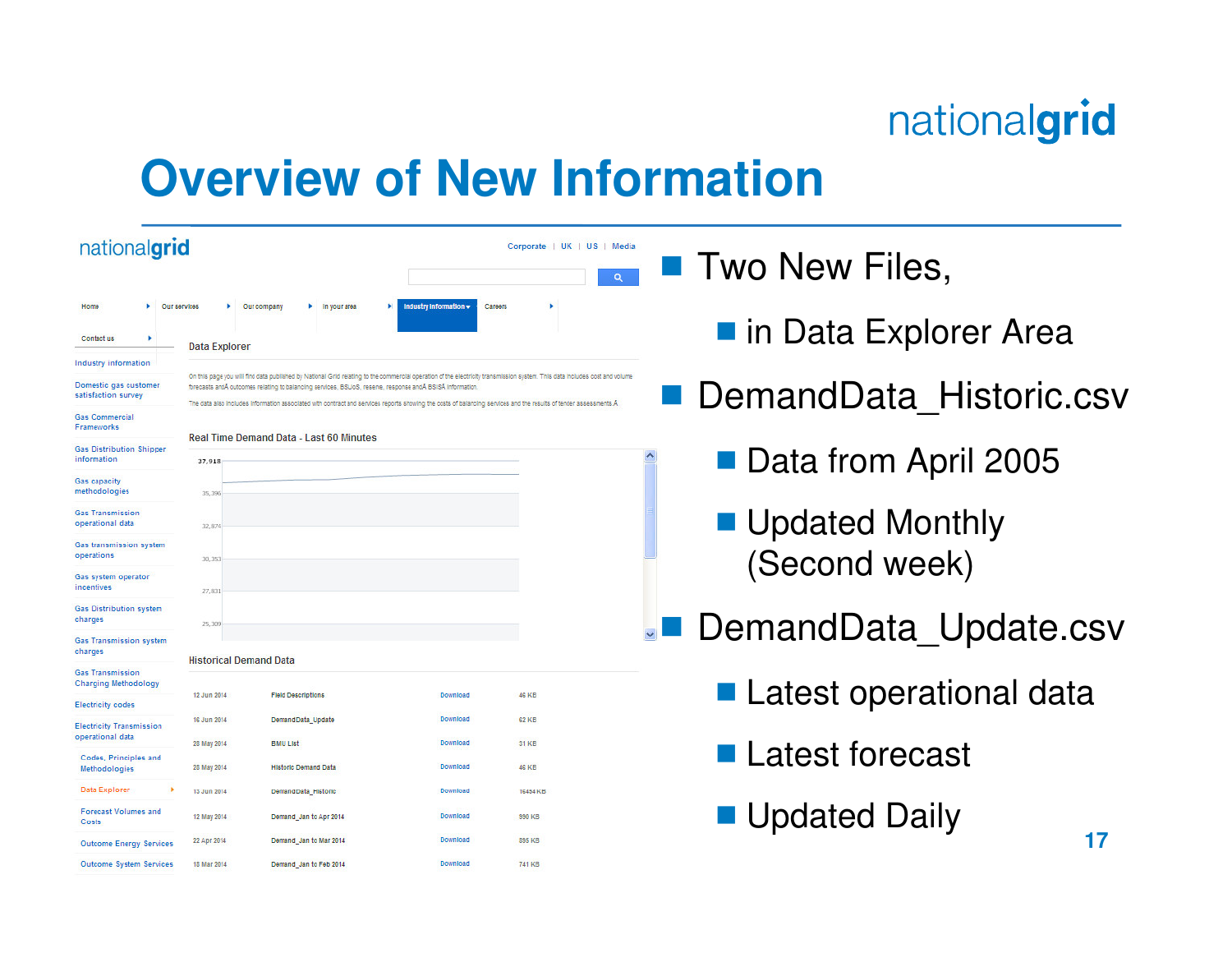



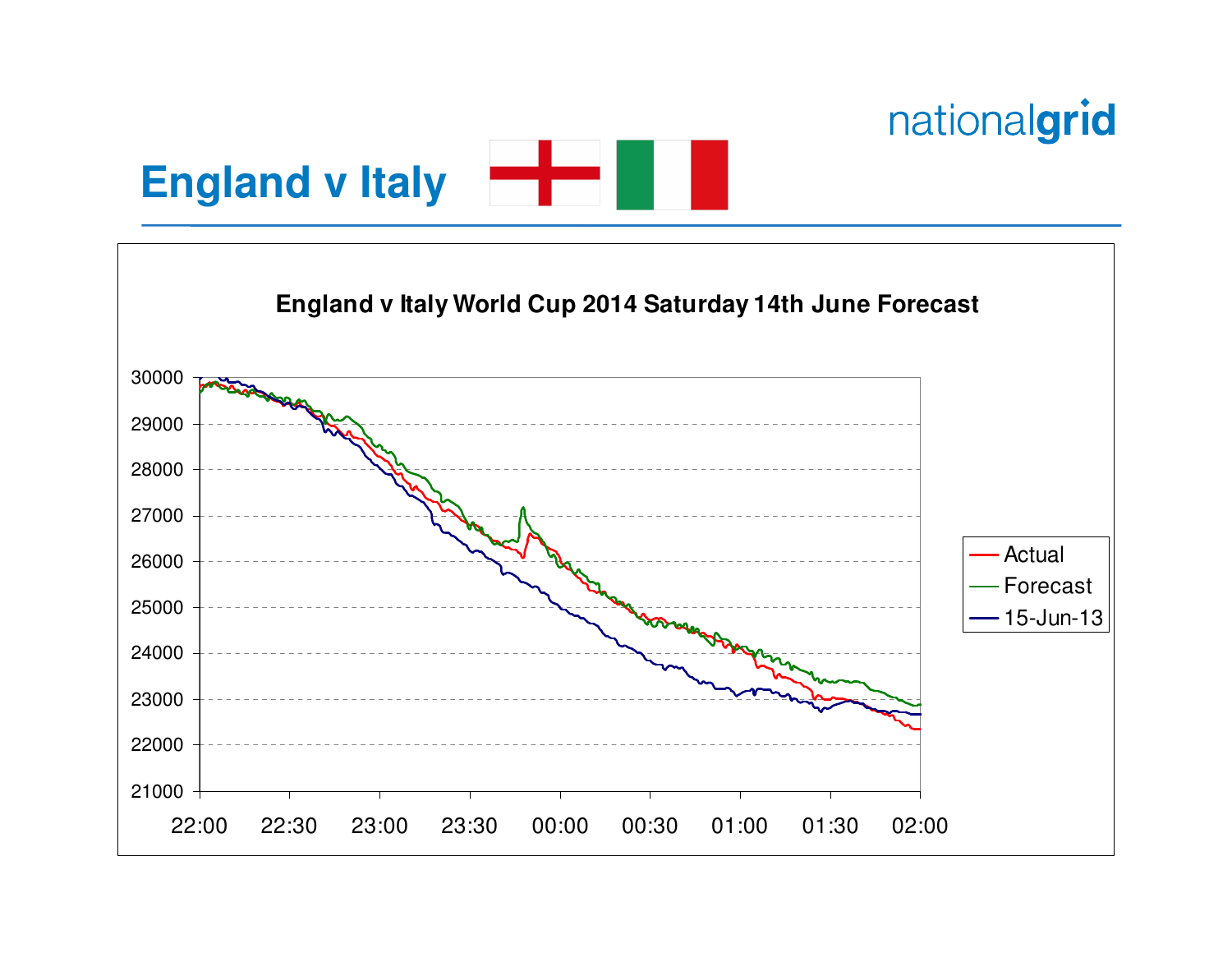**England v Uruguay**